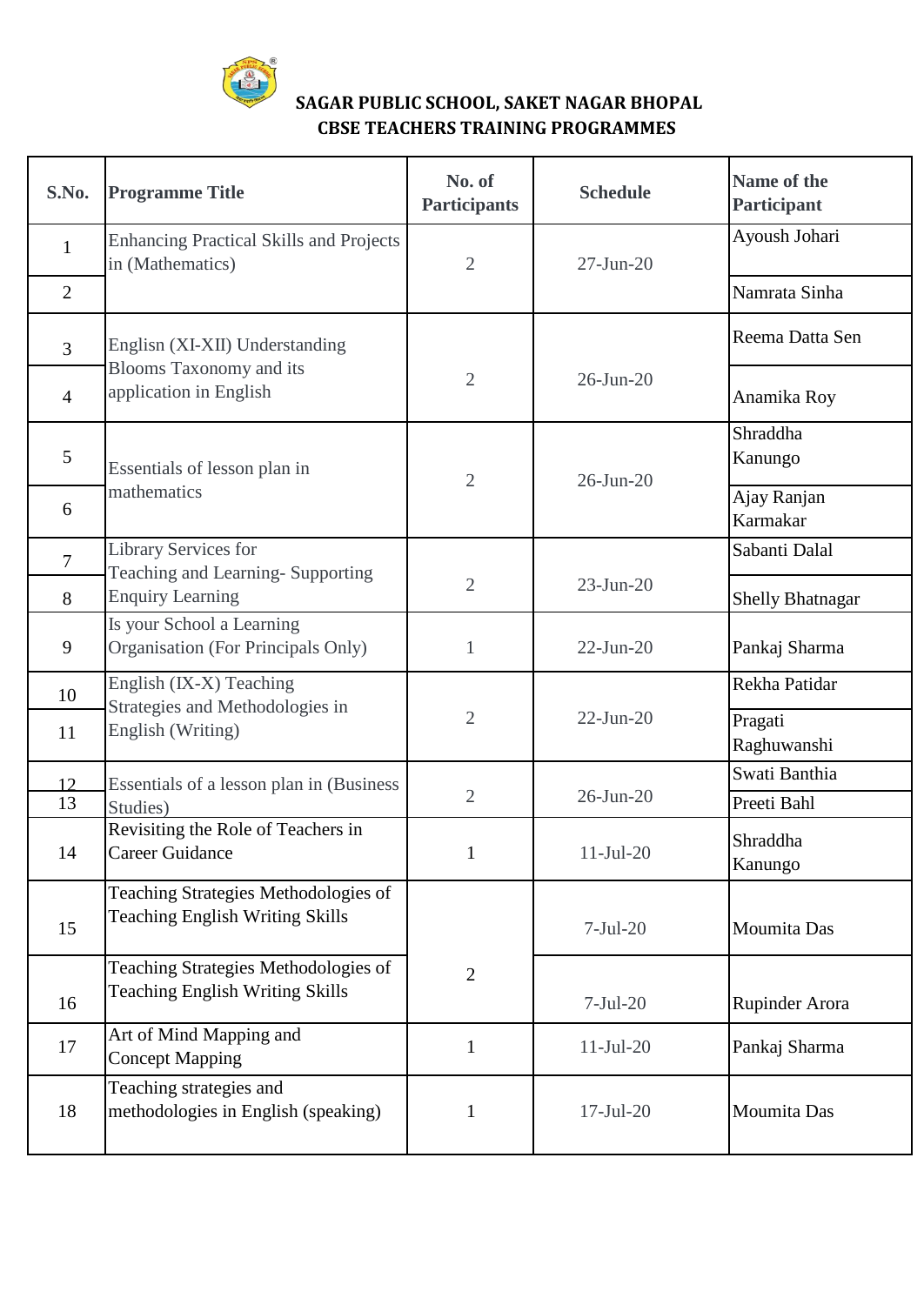|    | Periodic Test Papers and Multiple                                                          |                |              |                         |
|----|--------------------------------------------------------------------------------------------|----------------|--------------|-------------------------|
| 19 | <b>Assessment Techniques</b>                                                               | $\mathbf{1}$   | $3-Jul-20$   | Anamika Roy             |
| 20 | Blooms Taxonomy and its application<br>in Science                                          | $\mathbf{1}$   | $4-Jul-20$   | Shelly<br>Chaturvedi    |
| 21 | English-Literature in class room English                                                   | $\overline{2}$ | $21-Jul-20$  | Moumita Das             |
| 22 | English-Literature in class room English                                                   |                | $21-Jul-20$  | <b>Rohit Choubey</b>    |
| 23 | <b>Values Education- Integrating Values</b><br>in the Curriculumn                          | $\mathbf{1}$   | $2-Jul-20$   | R Preetha               |
| 24 | <b>MATHEMATICS-Innovative</b><br>Pedagogy in Mathematics -<br><b>Experiential learning</b> | $\overline{2}$ | $5-Jul-20$   | Ranjna Shukla           |
| 25 | <b>MATHEMATICS-Innovative</b><br>Pedagogy in Mathematics -<br><b>Experiential learning</b> |                | $5-Jul-20$   | Shraddha<br>Kanungo     |
| 26 | <b>VALUES EDUCATION- The Values</b><br>to Reckon, need of value education                  | 1              | $6$ -Jul-20  | Krishna Misra           |
| 27 | <b>Classroom Management- Content</b><br>Management in Class - Time<br>Management           | $\mathbf{1}$   | $7-Jul-20$   | Moumita Das             |
| 28 | Story telling as Pedagogy                                                                  | 1              | $7-Jul-20$   | R Preetha               |
| 29 | Critical and Creative Thinking-<br>Pathways to Critical Thinking                           | $\mathbf{1}$   | $8-Jul-20$   | R Preetha               |
| 30 | Science (Class-IX-X)- Assessment<br>in Science                                             | $\mathbf{1}$   | $10-Jul-20$  | Shelly<br>Chaturvedi    |
| 31 | Happy Classrooms-Happy Teachers<br>creating Happy Spaces                                   | $\mathbf{1}$   | $14-Jul-20$  | Ajay Ranjan<br>Karmakar |
| 32 | <b>Stress Management</b><br>Techniques                                                     | $\mathbf{1}$   | $16$ -Jul-20 | Moumita Das             |
| 33 | <b>Managing Virtual Classes</b>                                                            | $\mathbf{1}$   | $13$ -Jul-20 | Swati Banthia           |
| 34 | Teaching Strategies and<br>Methodologies in Science                                        | $\mathbf{1}$   | $10-Jul-20$  | Ritisha Gupta           |
| 35 | <b>Ethics-Teachers and</b><br>Elders as role models                                        | $\overline{2}$ | $10-Jul-20$  | Huma Khan               |
| 36 | Ethics-Teachers and<br>Elders as role models                                               |                | $10-Jul-20$  | Namrata Sinha           |
| 37 | <b>Enhancing Practical Skills and Projects</b><br>in Political Science                     | $\mathbf{1}$   | $13-Jul-20$  | Pankaj Sharma           |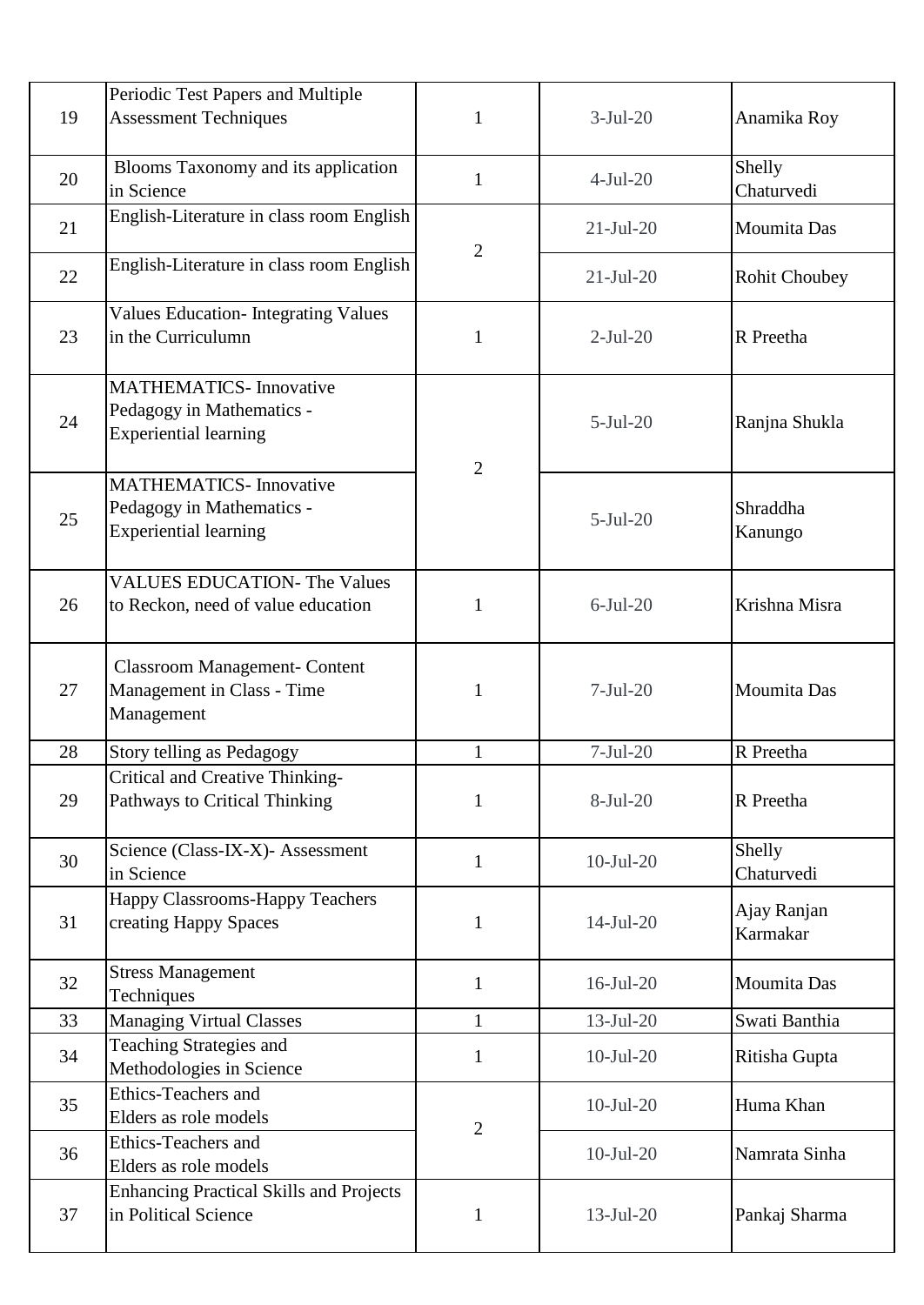| 38 | <b>LEADING TRANSFORMATION</b><br>(FOR PRINCIPALS ONLY) - Is your<br>School a Learning Organisation?        | $\mathbf{1}$ | $8-Jul-20$                           | Pankaj Sharma           |
|----|------------------------------------------------------------------------------------------------------------|--------------|--------------------------------------|-------------------------|
| 39 | ENGLISH (XI-XII) - Teaching<br>Strategies/Methodologies in English<br>(writing)                            | $\mathbf{1}$ | $10-Jul-20$                          | Anisha Jain             |
| 40 | Brainstorming techniques for logic<br>development using lists tuples strings<br>and dictionaries in Python | 1            | $3-Oct-20$                           | Vinod K Singh           |
| 41 | Happy teachers creating<br><b>Happy Classroom-</b>                                                         | $\mathbf{1}$ | 30-Sep-20                            | Sunita Sharma           |
| 42 | <b>NEP 2020</b>                                                                                            | $\mathbf{1}$ | $2$ -Oct-20                          | Sunita Sharma           |
| 43 | ICT integration in Teaching of<br>English XI and XII,                                                      | 1            | $3-Oct-20$                           | Sunita Sharma           |
| 44 | <b>English Writing Skills</b>                                                                              | $\mathbf{1}$ | $9-Oct-20$                           | Sunita Sharma           |
| 45 | Enhancing life skills                                                                                      | $\mathbf{1}$ | 31-Oct-20                            | Sunita Sharma           |
| 46 | <b>CBSE</b> assessment scheme                                                                              | $\mathbf{1}$ | $9$ -Oct-20                          | Rachna Saxena           |
| 47 | content management in class -<br>teaching style                                                            | $\mathbf{1}$ | $9-Oct-20$                           | Priyanka Raj            |
| 48 | Recreational maths                                                                                         | $\mathbf{1}$ | $3-Oct-20$                           | Seema Dubey             |
| 49 | NameJoyful assessment of maths                                                                             | $\mathbf{1}$ | $5-Oct-20$                           | Seema Dubey             |
| 50 | Name Teaching maths using<br>technology                                                                    | $\mathbf{1}$ | 28-Oct-20                            | Seema Dubey             |
| 51 | NameDealing<br>with<br>misbehaviour in class room                                                          | 1            | 27-Oct-20                            | Seema Dubey             |
| 52 | NameEffective<br>communication                                                                             | 1            | $5-Oct-20$                           | Seema Dubey             |
| 53 | Content management in class-<br>teaching style                                                             | $\mathbf{1}$ | $9-Oct-20$                           | Charu Bhatnagar         |
| 54 | Enhancing the life skills- Creative<br>thinking                                                            | $\mathbf{1}$ | 19-Oct-20                            | Charu Bhatnagar         |
| 55 | Enhancing life skills coping with<br>stress                                                                | $\mathbf{1}$ | 20-Oct-20                            | Charu Bhatnagar         |
| 56 | Conduct management in class-<br>Management of interpersonal<br>relationships                               | 1            | 21-Oct-20                            | Charu Bhatnagar         |
| 57 | Teaching strategies/ methodologies in<br>English (Reading) (IX-X)                                          | $\mathbf{1}$ | 27-Oct-20                            | Charu Bhatnagar         |
| 58 | <b>Experiential learning and Competency</b><br>based Education training courses on<br>DIKSHA app.          | 124          | 19 February 2021<br>to 20-March-2021 | PRTS, TGTS and<br>PGTS. |